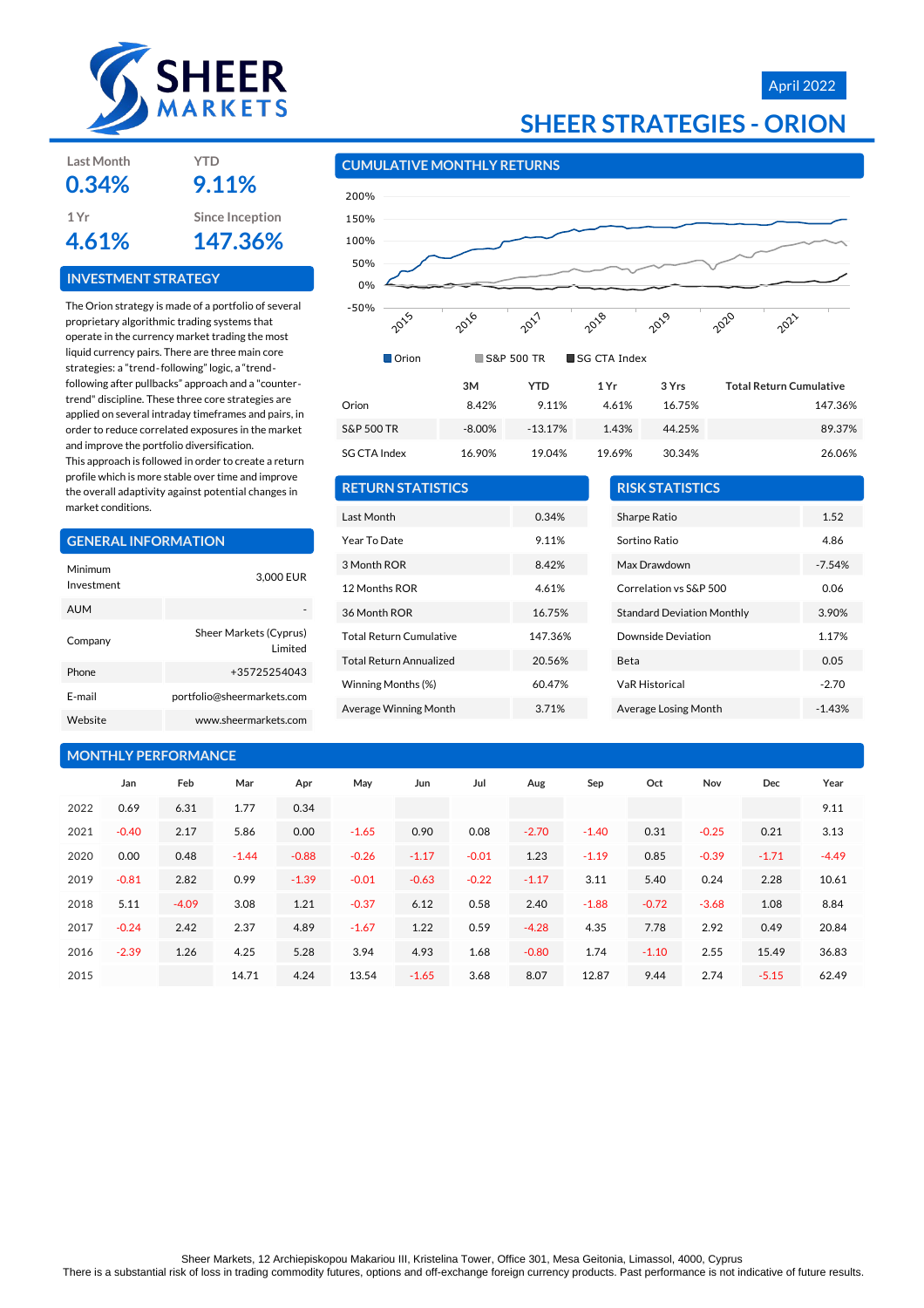

## April 2022

#### **RETURN REPORT**

| Period   | <b>Best</b> | Worst   | Average | Median | Last  |
|----------|-------------|---------|---------|--------|-------|
| 1 Month  | 15.49       | $-5.15$ | 1.71    | 0.64   | 0.34  |
| 3 Months | 32.49       | $-6.28$ | 4.83    | 2.88   | 8.42  |
| 6 Months | 45.95       | $-4.77$ | 8.93    | 6.88   | 9.07  |
| 1 Year   | 61.36       | $-5.62$ | 16.15   | 9.08   | 4.61  |
| 2 Years  | 101.50      | $-1.36$ | 30.17   | 20.85  | 9.59  |
| 3 Years  | 121.18      | 5.18    | 42.90   | 34.78  | 16.75 |
| 5 Years  | 140.09      | 38.60   | 74.20   | 71.86  | 38.60 |

#### **DRAWDOWN REPORT**

|   |         |    | No. Depth (%) Length (Months) Recovery (Months) Start date End date |         |         |
|---|---------|----|---------------------------------------------------------------------|---------|---------|
|   | $-7.54$ | 2  | 3                                                                   | 12/2015 | 04/2016 |
| 2 | $-6.28$ | 3  | 11                                                                  | 09/2018 | 10/2019 |
| 3 | $-5.37$ | 11 | $\mathcal{P}$                                                       | 03/2020 | 03/2021 |
| 4 | $-4.77$ | 5  | 5                                                                   | 05/2021 | 02/2022 |
| 5 | $-4.28$ | 1  |                                                                     | 08/2017 | 09/2017 |

# **SHEER STRATEGIES - ORION**

**DISTRIBUTION OF MONTHLY RETURNS**



■ Orion ■ S&P 500 TR ■ SG CTA Index

#### **DRAWDOWN**



■ Orion ■ S&P 500 TR ■ SG CTA Index



**VOLATILITY (12 MONTHS ROLLING)**



■ Orion ■ S&P 500 TR ■ SG CTA Index

#### **12 MONTH ROLLING ROR**



■ Orion ■ S&P 500 TR ■ SG CTA Index

### **DOWN CAPTURE VS. S&P 500 TR**